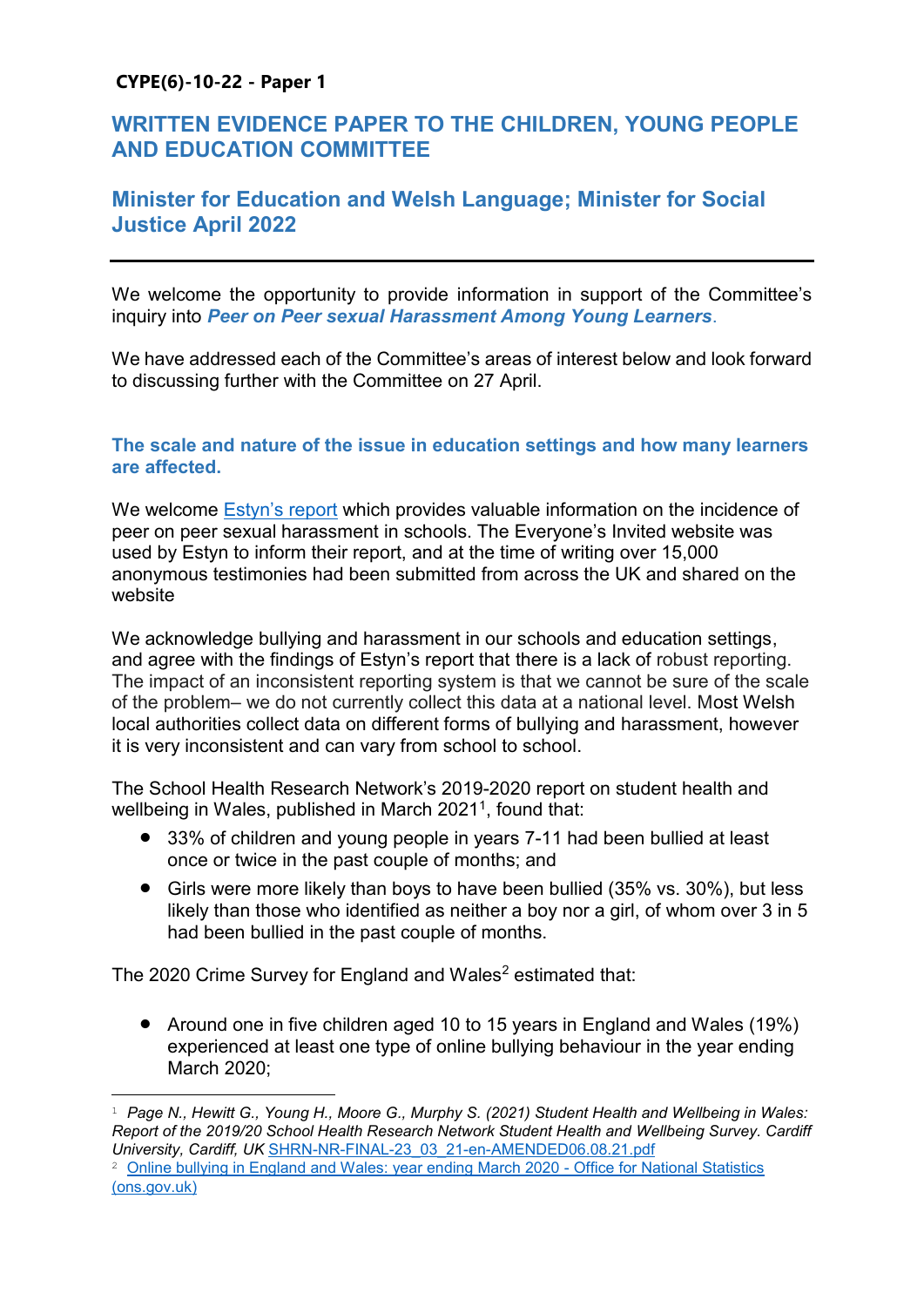- One in four (26%) did not report their experiences to anyone; and
- Nearly three out of four children (72%) who had experienced an online bullying behaviour experienced at least some of it at school or during school time.

However, this data in itself is inconsistent – it does not cover different types of education settings and does not give an accurate picture of the current situation. The Welsh Government is currently undertaking scoping work to ascertain how we can meet the need for more robust data in this space, which covers the different forms of bullying and harassment in our education settings.

We will use the findings of Estyn's report to inform our ongoing cross government response and work with stakeholders to deal with this important issue. The Minister for Education and Welsh Language has also asked Estyn to carry out a further review in 2022-23, which will focus on further education institutions.

# **The extent to which this issue also occurs outside the formal education setting, including online.**

The Estyn report is clear that we need to think wider than the school day. Violence against women and girls, including harassment, is far too common. This is a societal problem, which requires a societal response. We must challenge attitudes and change behaviours of those who behave abusively. It is not for women and girls to modify their behaviour, it is for abusers to change theirs.

That is why the Welsh Government Programme for Government commits to strengthening the Violence against Women, Domestic Abuse and Sexual Violence (VAWDASV) Strategy to include a focus on violence against women in the street and workplace as well as the home in order to make Wales the safest place in Europe to be a woman. A public consultation on the draft VAWDASV National Strategy 2022- 2026 was held between 7 December and 7 February, with a proposed publication date of late spring 2022.

The Strategy clearly outlines our vision that tackling all forms of VAWDASV is everyone's business. It is not the responsibility of the Welsh Government alone. It is for us all to join together, to recognise the levers we each have and to make best use of them to ensure women, girls and all those experiencing or at risk of VAWDASV are protected and supported but also to ensure that the root causes of such behaviour are effectively challenged and eradicated.

Our whole Wales approach can only be effective if all parties feel a sense of ownership of the Strategy and commitment to the shared endeavour necessary to achieve this vision. The Cabinet has confirmed their support for the Strategy and we will be adopting a cross-Government approach to ensuring its success.

Estyn found that peer on peer sexual harassment is more prevalent online and outside school than in school.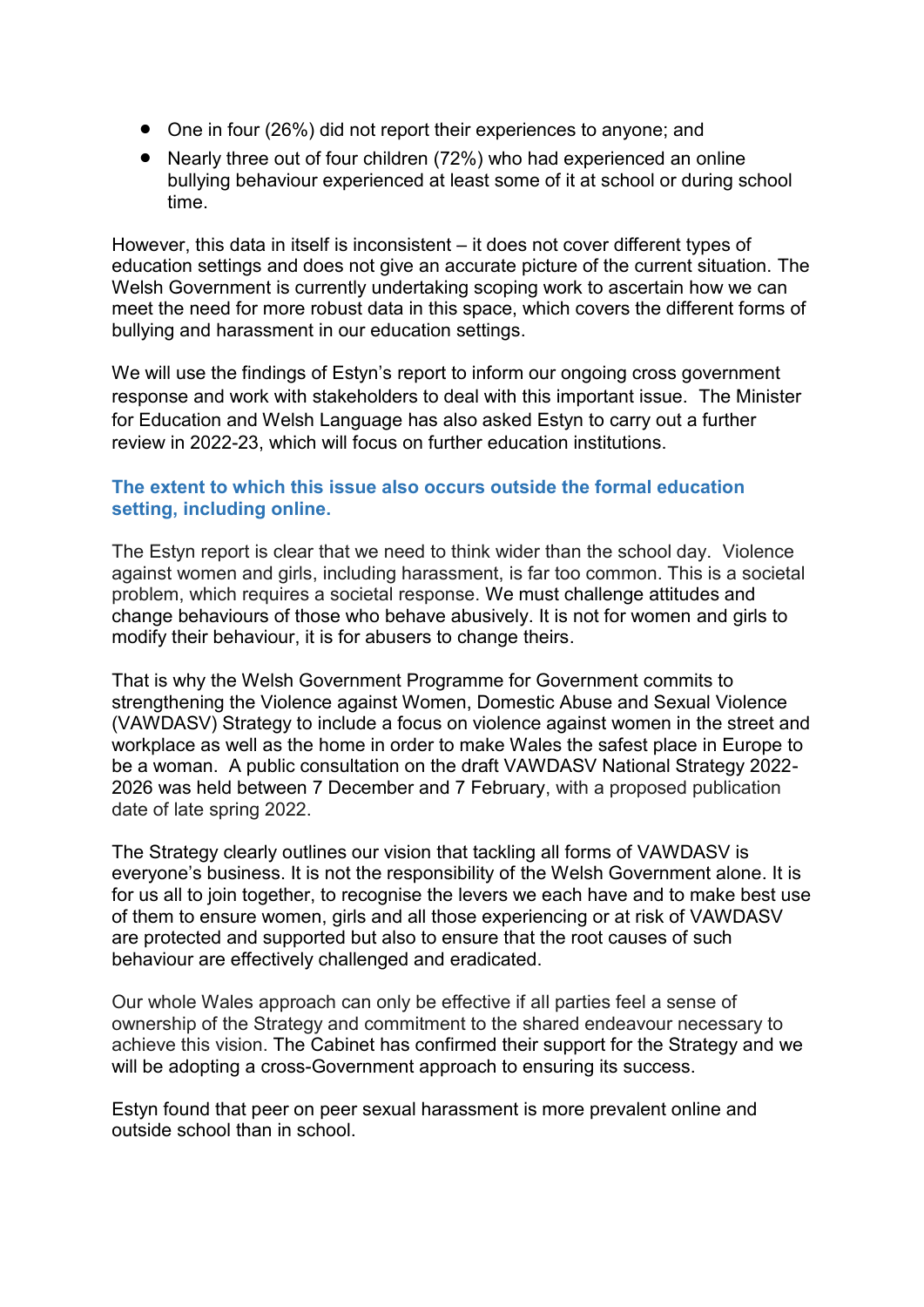We are committed to keeping learners safe online and our '[Enhancing digital](https://hwb.gov.wales/zones/keeping-safe-online/enhancing-digital-resilience-in-education-an-action-plan-to-protect-children-and-young-people-online/)  [resilience in education: An action plan to protect children and young people online](https://hwb.gov.wales/zones/keeping-safe-online/enhancing-digital-resilience-in-education-an-action-plan-to-protect-children-and-young-people-online/)', sets out the coordinated work that we are taking forward with UK-wide partners and other key stakeholders to meet our common aim of enhancing the digital safety and resilience of children and young people in Wales.

Through the [Keeping safe online](https://eur01.safelinks.protection.outlook.com/?url=https%3A%2F%2Fhwb.gov.wales%2Fzones%2Fkeeping-safe-online%2F&data=04%7C01%7CKate.Rothwell%40gov.wales%7C7f79d0c7be904171a82308d920878759%7Ca2cc36c592804ae78887d06dab89216b%7C0%7C0%7C637576588721799293%7CUnknown%7CTWFpbGZsb3d8eyJWIjoiMC4wLjAwMDAiLCJQIjoiV2luMzIiLCJBTiI6Ik1haWwiLCJXVCI6Mn0%3D%7C1000&sdata=2QL%2FCpQos%2FStHpmhuIF2rLiWca974xOAP7gErETJNHM%3D&reserved=0) area of Hwb, we have developed resources to support practitioners to address online sexual harassment with learners in an ageappropriate way. Resources include the 'Step up, speak up' and 'Just a joke?' teaching toolkits, which are designed to support a whole school approach in understanding, preventing and responding to online sexual harassment. Guidance for education settings in responding to incidents of sharing nude and semi-nude images is also available, and an accompanying [training module](https://hwb.gov.wales/repository/resource/7fbdda2f-3ec0-410d-b240-df1ba55b6e41) was developed and published in October 2021 to support schools to embed this guidance.

To ensure that children and young people are supported to have positive online experiences, a new 'Online worries answered' area has been launched on Hwb. The advice has been shaped by the Welsh Government research conducted during 2021 into children and young people's online experiences and worries and some of the barriers to getting help.

The new area includes information and advice for children and young people on 10 different online safety topics, including online bullying, sharing nudes and online sexual harassment. The advice pages offer children and young people important information and guidance on what to do and where to turn for help if they are worried about something that has happened online. The online sexual harassment page aims to help learners understand the different forms it can take, the impact this behaviour can have, how to deal with it and get further support. We continue to explore opportunities to further enhance the confidence of education practitioners in this critical area.

Youth work settings provide young people with the opportunity to speak to trusted adults about issues that affect them. The Interim Youth Work Board are aware of the Estyn report and are keen to help address issues going forward. Youth work has clear safeguarding procedures in place. It can also provide young people with opportunities to have discussions about issues in a safe environment, challenge unacceptable behaviour and understand their rights in dealing with them.

Currently we do not know enough about the prevalence or nature of peer on peer sexual harassment in further education institutions, and Estyn's upcoming thematic review will provide valuable information to help understand the scale of the issues.

#### **The impact on pupils' learning, mental health and well-being.**

VAWDASV can have a huge impact on children and young people. It can affect their wellbeing, their educational attainment, family and peer relationships, and their ability to enjoy healthy, happy, respectful relationships now and in the future.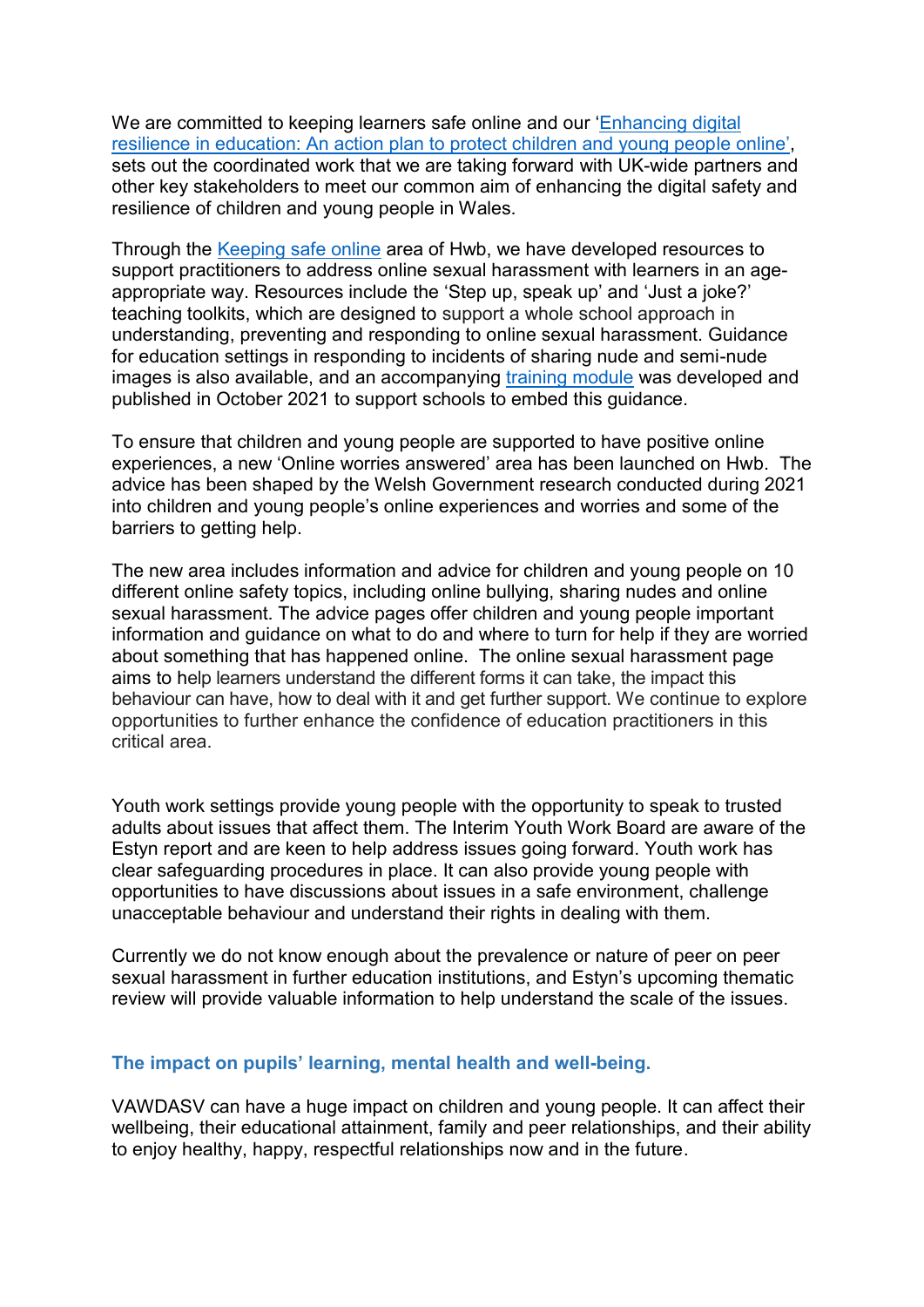We recognise the damaging impact of peer on peer sexual harassment on learners; the impact of the incident of sexual harassment itself, but also how the education setting responds to such incidents. Our priority is to ensure learners have access to a safe learning environment which promotes their wellbeing and protects them from harm.

It is positive that Estyn found that in the most effective schools, leaders promote a strong ethos of respect in all areas of their work, prioritise wellbeing and adopt a whole-school, proactive approach to promoting and celebrating diversity; with policies, procedures and guidance for staff and pupils which links clearly to aims and objectives which ensure that wellbeing is at the forefront of the school's work.

The whole-school approach seeks to support good emotional and mental well-being by promoting a positive cultural environment in schools, where children and young people form positive relationships with staff and other learners. The Whole-School Approach and the statutory framework guidance published in March 2021 highlights that there are certain risk factors that make some children and young people more likely to experience problems than other children. These factors do not occur in isolation and an individual may experience several at any given time; they carry varying degrees of risk, can be short- or long-term, and some are more common than others. They include being bullied and abused (including sexually) and being subject to trauma. Schools are expected to consider the individual needs of learners and we are supporting them in introducing both universal and targeted wellbeing interventions. The Welsh Government is investing over £43m over the course of the next three years (2022-23 to 2024-25) to support implementation of the whole-school approach and improve wellbeing in schools.

# **The impact of peer on peer sexual harassment may manifest in attendance and behaviour issues.**

Estyn found that despite the fact that schools generally record behaviour and bullying incidents, they do not make productive use of the data and information available to them to categorise and analyse incidences of peer on peer bullying and harassment well enough or identify trends, which hinders schools from having an accurate picture of the extent of different types of bullying and harassment, such as sexual harassment. This makes it difficult to link incidences of poor attendance or behaviour as the consequence of peer on peer sexual harassment. However, we recognise the likely link with attendance and behaviour.

Our All Wales Attendance Framework sets out the important role that the Education Welfare Service plays in managing safeguarding concerns.

It is the role of all Education Welfare Service team members to:

- Help identify welfare concerns and indicators of possible abuse or neglect of all pupils at an early stage, referring those concerns to the appropriate agency; (categories of abuse are physical, emotional, sexual and neglect).
- In conjunction with the LA ensure that all school staff are familiar with safeguarding procedures and understand their responsibilities.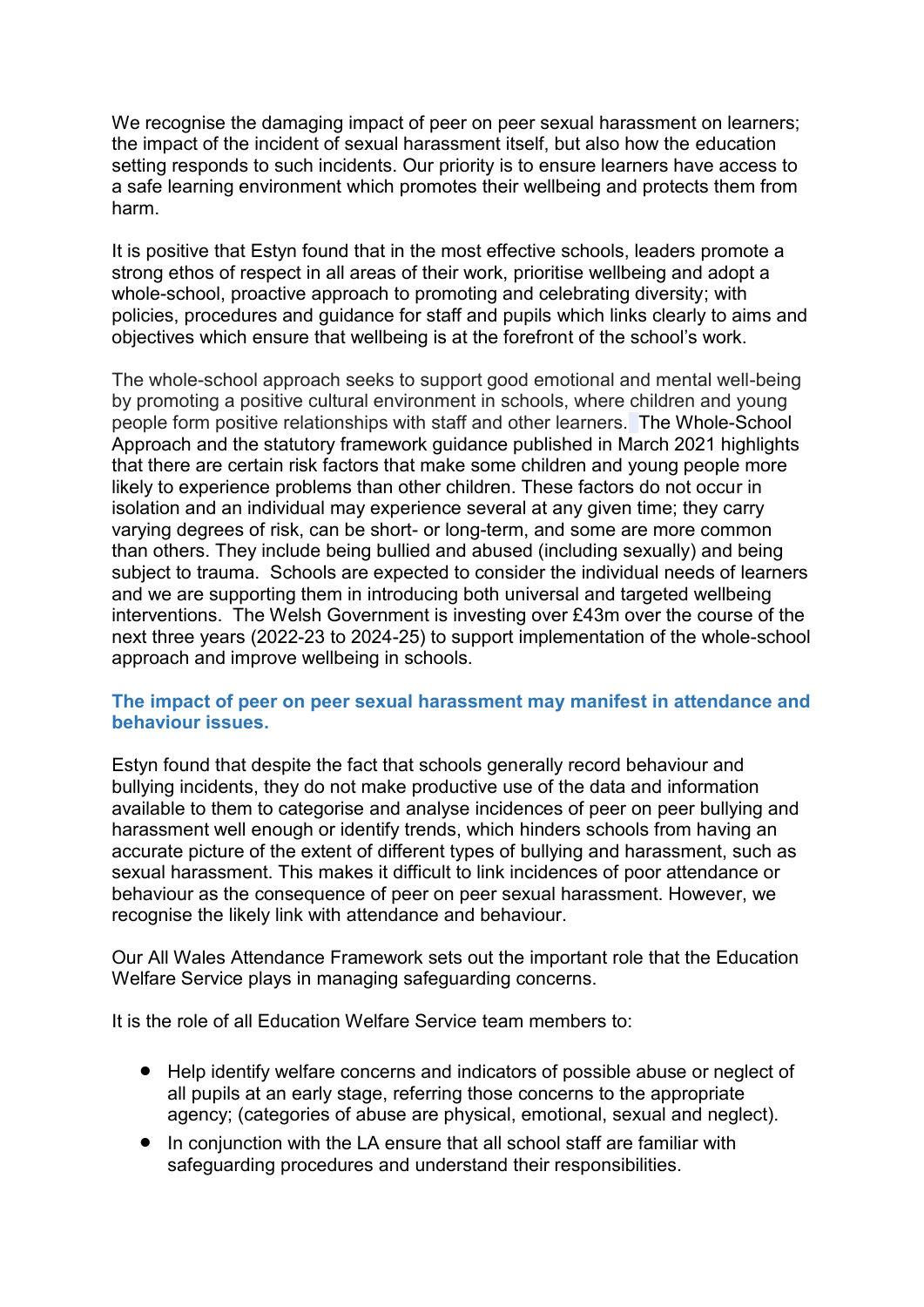- In conjunction with the LA provide advice and training when required.
- When requested, assist child protection agencies in the investigation of abuse and in the protection of pupils "at risk".
- Represent Education at Child Protection case conferences, core groups and reviews.
- When appropriate, act as an advocate for the child.
- Be aware of the issue of forced marriage, child trafficking, safeguarding children in whom illness is fabricated and safeguarding children from abuse.

They also have a role to work closely with Police, Safeguarding and Support, Probation, LA and the schools to prevent and reduce offending behaviour.

There is a growing recognition of the long-term impact of exposure to Adverse Childhood Experiences (ACEs) on children's life outcomes, including on their health and wellbeing, relationships with others, educational attainment and prosperity.

In 2016 the Welsh Government made a commitment to support the development of ACE aware public services. As part of delivering this commitment, we made available £300,000, between 2017 and 2020, to the ACE Support Hub to develop and deliver ACE awareness and trauma informed training for schools. The training was offered to all schools and the courses and support materials have now been made available on the Hwb. More generally, the Welsh Government has confirmed a further three years of funding for the ACE Support Hub, at £500k for each year from 2022-23 to 2024-25, to continue to raise awareness and understanding of ACEs and the adoption of trauma-informed practices.

In January 2022 the Deputy Minister for Social Services published a written statement setting out plans for the continuing development of the Welsh Government's ACEs policy. This included a commitment to develop an ACEs Plan. Work has begun on the plan, which will be published this summer, alongside a new trauma informed practice framework developed jointly by the ACE Support Hub and Traumatic Stress Wales. The framework, which is currently out to consultation, will support services to understand the effect of trauma on individuals and what they can do help them. Schools will be able to use the framework to support learners who may have experienced sexual harassment and reduce its impact on their learning and educational attainment.

On 7 June 2021 we published the final evaluation of our CAMHS school in-reach pilots, which see specialist mental health practitioners providing consultation, liaison, advice and training in schools. We provided funding of £3.9m of the whole school budget for 2021-22 available to support national rollout of the pilots in line with the final evaluation findings and recommendations and are providing over £5m further funding to support activity in 2022-23. Health boards have told us the new funding will enable the recruitment of over 100 full time equivalent staff to work with schools. An important role of the service will be to support school staff in identifying issues and ensuring children and young people in distress are directed to the most appropriate support in a timely manner.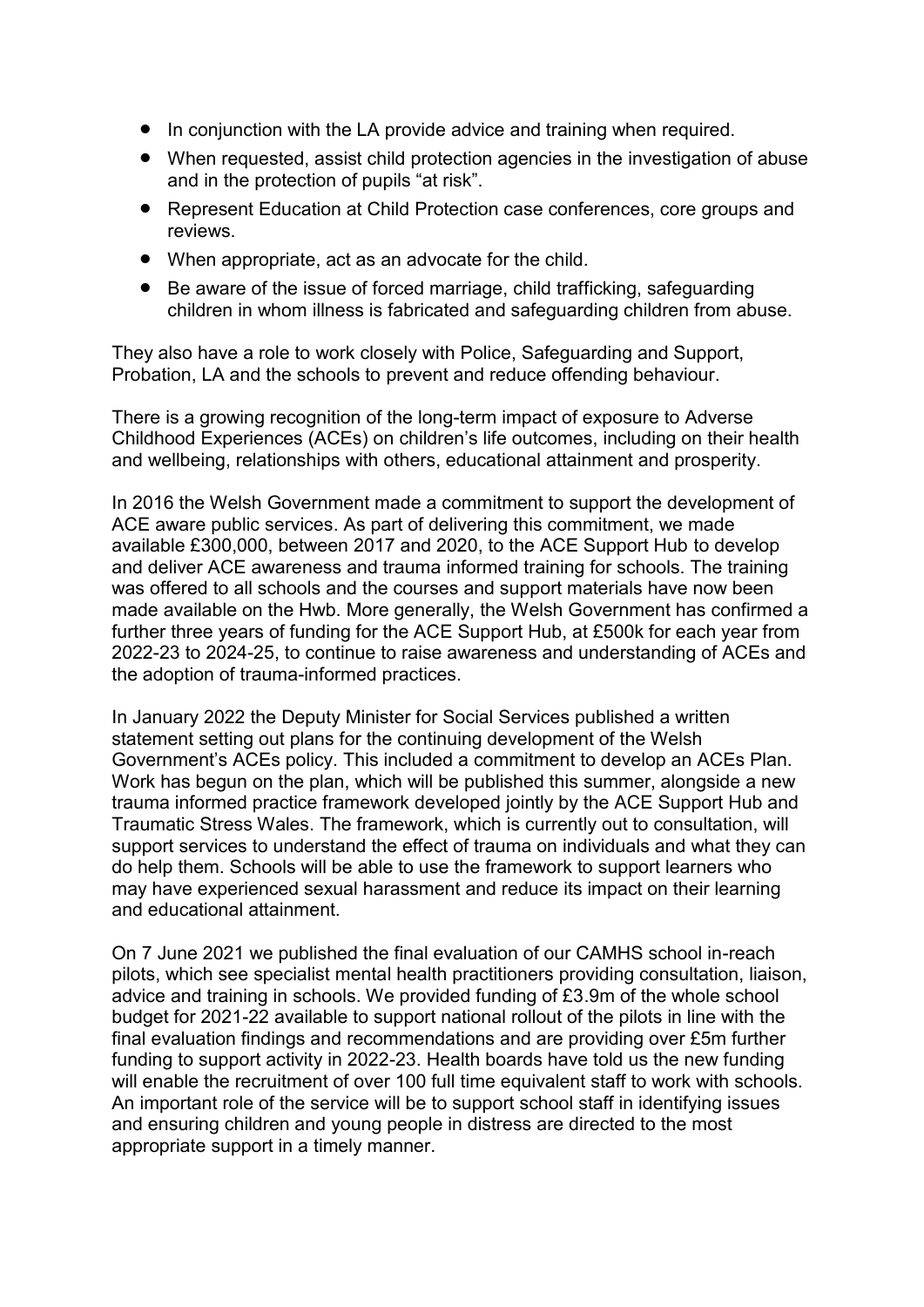Behavioural issues often go hand-in-hand with poor mental health and emotional well-being and addressing this in schools has long been a priority of the Welsh Government. Counselling is a key part of ensuring children and young people with emotional and mental health issues have access to the support they need. The Welsh Government proposes investing over £10m over the next three years (2022- 23 to 2024-25) to enhance counselling provision across Wales.

### **The impact on education settings and staff, for example in terms of discipline and the extent to which harassment among learners has become 'normalised'.**

Welsh Government guidance 'Practical Approaches to Behaviour Management in the Classroom', highlights that where teachers have good preventative and responsive skills the likelihood of difficulties emerging or developing into incidents will be markedly reduced. Developing and implementing such skills in teachers should be supported, whether they are highly skilled and experienced teachers with responsibility for supporting others, teachers who want to extend their classroom behaviour management skills or newly qualified teachers (NQTs).

Estyn found that, generally, pupils do not tell teachers when they experience sexual harassment. This is because it happens so regularly, they often either only tell a friend or keep it to themselves. They feel that it has become normalised behaviour and say that teachers are not aware of the extent of the problem. In addition, pupils say teachers often dismiss incidences as trivial or encourage pupils to ignore them. Nearly half of pupils who said they had experienced sexual harassment from their peers report that they kept sexual harassment to themselves.

This was particularly felt by LGBTQ+ pupils who have substantial personal experiences of verbal homophobic harassment, with many saying that homophobic bullying is happening all the time and that this is the most common type of harassment in their school.

Recent feedback to the Welsh Government from teachers, senior leaders and young people themselves, shows that there is a real lack of confidence among practitioners in having – sometimes difficult – discussions around homophobia, sexual harassment, gender and race. Anecdotal evidence shows that many practitioners are worried about the impact of having these types of discussions, and there is fear about possible repercussions – this is often illustrated via examples of discussions regarding gender identity and transphobia, for example.

The impact of this lack of confidence is that these types of discussions are avoided or dismissed, this is in line with the findings of Estyn's report, which leads to a lack of confidence among pupils to share or report their own concerns and/or experiences.

It is vital, therefore, that the Welsh Government's work to deliver a whole school approach to Relationships and Sexuality Education (RSE) and robust updated antibullying guidance is developed and completed alongside the professional learning and continuous development for our teaching staff and practitioners. Updated antibullying guidance will be published in July 2022.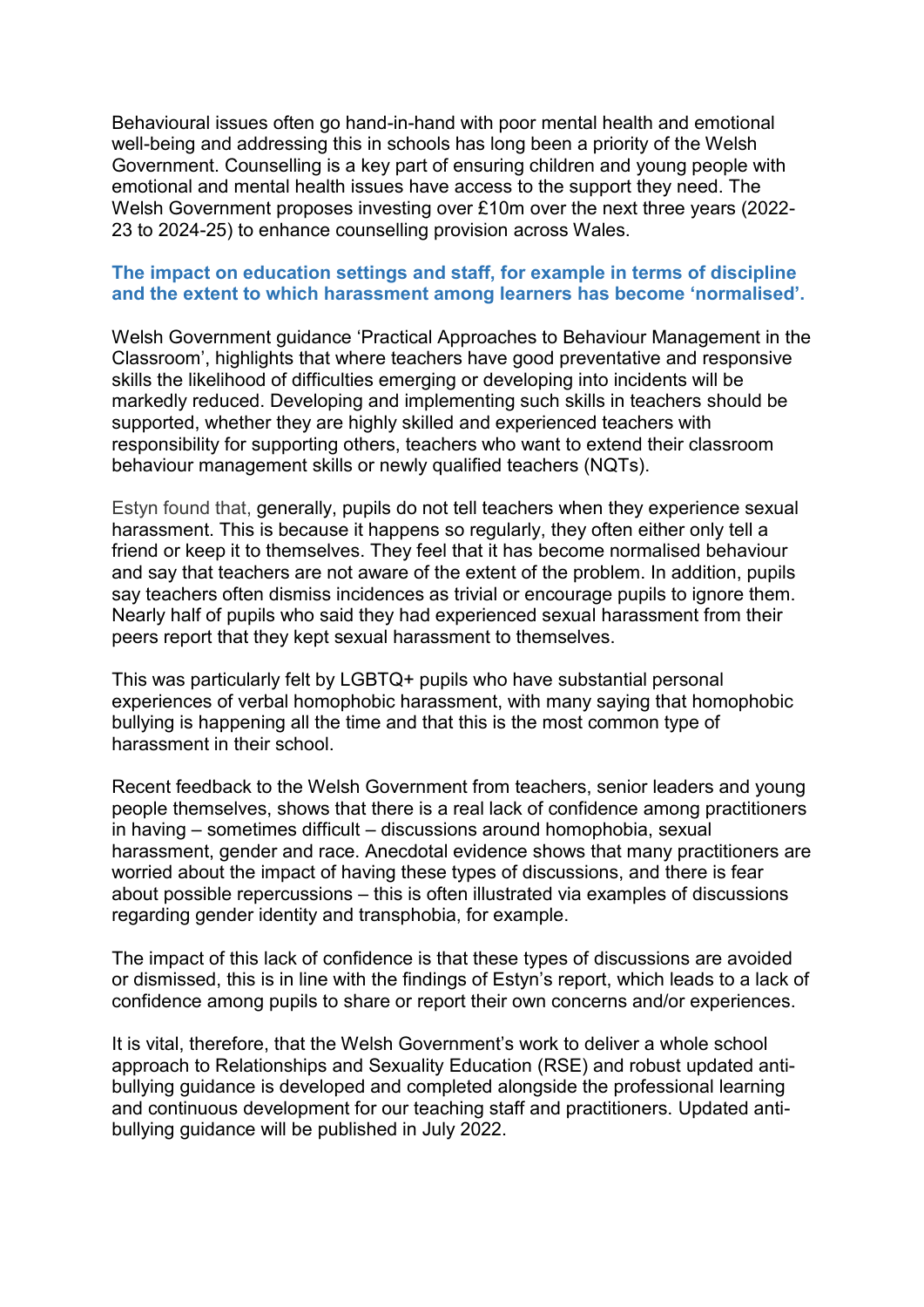VAWDASV, including all forms of harassment, is not inevitable. It is more than 'behaviours' of individuals that enable VAWDASV. It is societal norms, attitudes and beliefs that must be challenged as these are what perpetuate, excuse, legitimise and 'normalise' VAWDASV. Our revised Strategy aims to challenge the public attitude to VAWDASV across the Welsh population through awareness raising and space for public discussion with the aim to decrease its occurrence.

# **The specific impacts on particular groups of learners, for example older pupils, girls and LGBTQ+ pupils.**

We know from the Estyn report that peer on peer sexual harassment disproportionately affects particular groups of learners, including older pupils, girls and LGBTQ+ learners.

Teaching our children and young people how to safely challenge all forms of harassment is essential, but preventative action through education is also crucial. Our new Curriculum for Wales Framework, which comes into effect from September, has been developed to be inclusive of all learners and includes a mandatory RSE Code. The RSE Code has equality and inclusivity at its heart and has been designed to equip learners with skills for life which includes developmentally-appropriate understanding of behaviours, including all bullying, and LGBTQ+ based bullying, sexual violence and gender-based violence in a range of contexts, including online.

We have commissioned training for school leaders to embed our anti-bullying guidance and to provide them with the tools to tackle all forms of bullying in schools, including homophobic bullying. We are making professional learning a key priority over the coming months to support schools and settings ahead of the implementation of RSE, and are currently working with practitioners and partners to develop a National Plan of Professional Learning for RSE. Informed by advice from Estyn, we will be working closely with the further education sector to ensure that appropriate professional learning, guidance and support are in place to tackle sexual harassment and bullying.

We will also consider how future training for schools and school leaders can go further to embed the knowledge and tools needed to tackle specific forms of bullying, such as homophobic and transphobic bullying, and racial harassment.

Under the Public Sector Equality Duty (a legal obligation under the Equalities Act 2010 for all schools, colleges and local authorities), schools and colleges are under an obligation to ensure appropriate and effective action is taken to remove or minimise disadvantages encountered by learners due to their having protected characteristics, such as, sex, sexuality and gender assignment.

Our VAWDASV National Strategy is informed by the global and national evidence that women and girls are disproportionately affected by all forms of abuse. However, we also recognise that the impact of VAWDASV is not uniform, affecting different people in different ways and so understanding the equality impact of VAWDASV on an intersectional basis will be vital if we are to address the problem for everyone in Wales.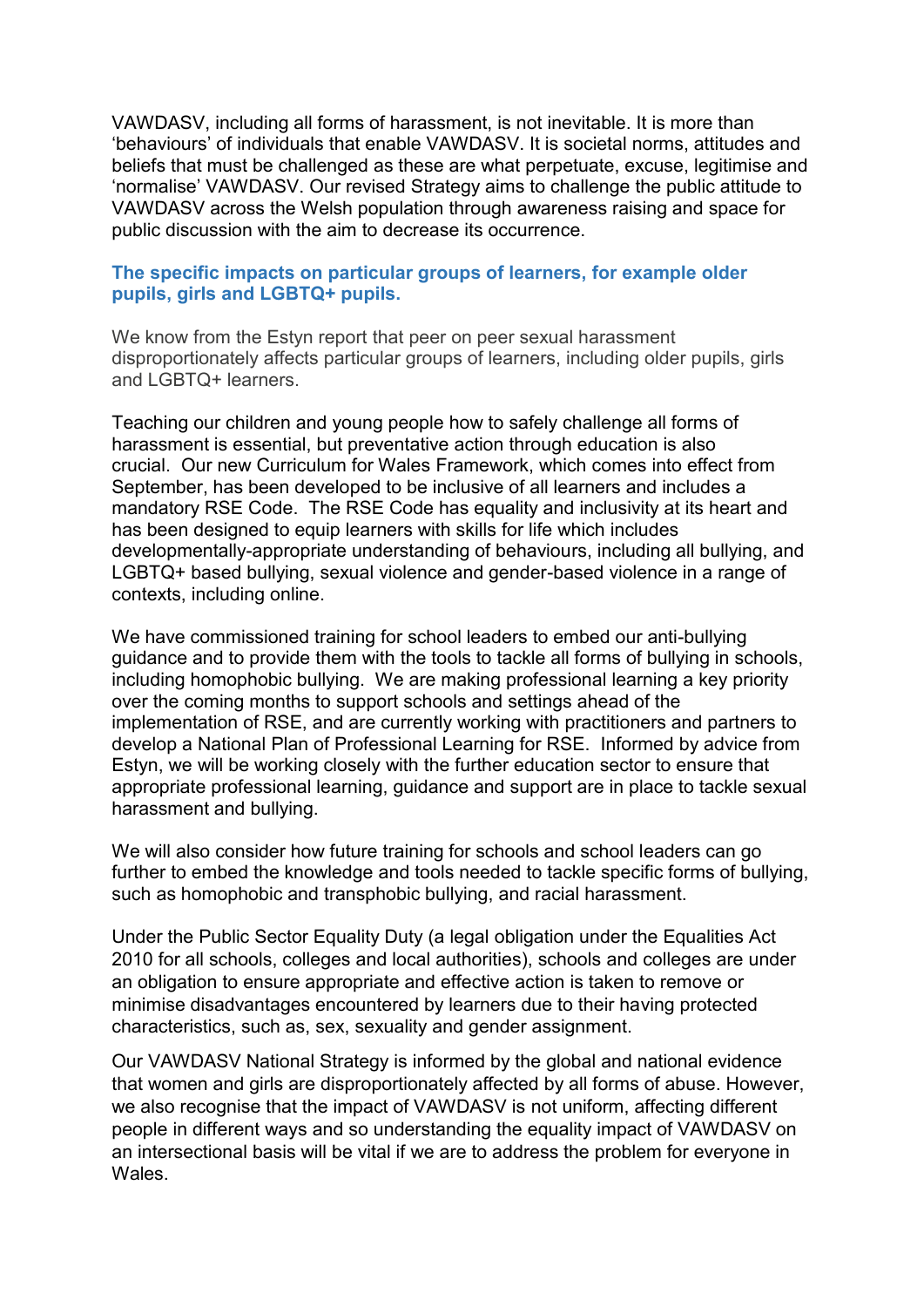Cultural differences can affect issues like honour based abuse and violence. Sexuality and gender identity can shape the experience of VAWDASV and data shows that disabled people experience significantly higher rates of domestic abuse.

It is essential therefore that our VAWDASV Strategy links with work on the Strategic Equality Plan, the draft Anti-Racist Wales Action Plan, the draft LGBTQ+ Action Plan and the Disability Rights action Plan as it is developed. This will ensure our response understands and reflects issues of equality and our response is tailored accordingly.

### **The effectiveness of existing policies and guidance, and the identification of potential solutions and improvements.**

All education settings in Wales have a legal duty to ensure that children have access to a safe learning environment; we expect these safeguarding responsibilities to be taken seriously.

The Welsh Government has issued statutory guidance [Keeping Learners Safe](https://eur01.safelinks.protection.outlook.com/?url=https%3A%2F%2Fgov.wales%2Fkeeping-learners-safe&data=04%7C01%7CNicola.Giles%40gov.wales%7Cf8a2dd943c234c1d446308da069061c4%7Ca2cc36c592804ae78887d06dab89216b%7C0%7C0%7C637829514420366799%7CUnknown%7CTWFpbGZsb3d8eyJWIjoiMC4wLjAwMDAiLCJQIjoiV2luMzIiLCJBTiI6Ik1haWwiLCJXVCI6Mn0%3D%7C3000&sdata=4UOO8eXycQrbHSvv9elwkVPLS0OruY6iawAVEWqa%2FjY%3D&reserved=0) (KLS) to support schools in creating and maintaining a safe learning environment for children. This guidance must be read and followed by local authorities and governing bodies of maintained schools (including maintained nursery schools), voluntaryaided and foundation schools, and further education institutions, under section 175 of the Education Act 2002.

The Keeping Learners Safe chapter *Safeguarding responsibilities in specific circumstances*, includes a section peer on peer abuse and harmful sexual behaviour. It also includes guidance on the appropriate response from education setting staff with safeguarding concerns.

We reviewed [this](http://gov.wales/docs/dcells/publications/150114-keeping-learners-safe.pdf) guidance to ensure that it reflected changes to legislation and strengthens safeguarding arrangements. We consulted on the revised KLS from 18 July to 7 November 2019. The purpose of the consultation was to establish whether the revised draft guidance met the needs of key audiences. The updated consultation version of the guidance was welcomed but respondents offered suggestions for how it could be improved, which we used to inform revisions made to the final version of the guidance published October 2020.

The Welsh Government has developed a safeguarding audit tool to provide support to schools (and all other education settings) to ensure that there are effective systems in place to meet their legal safeguarding obligations in line with the KLS guidance*.* The audit tool is included in the revised KLS guidance as a matter of effective practice for all education settings.

The Hwb hosts a series of e-learning modules, which have been developed by the Welsh Government. The [Keeping Learners Safe Modules](https://hwb.gov.wales/search?query=keeping%20learners%20safe&types=resource&strict=true) support all staff in education settings to understand their safeguarding responsibilities as set out in the KLS guidance. [There](https://learning.hwb.wales.gov.uk/playlists/view/a2bc11a2-d008-4dc4-856b-7e02287d56c0/en#page1) are five separate modules available on Hwb. The designated safeguarding person (DSP) or a head teacher can assign the modules to other members of staff to help them to monitor the progress and attainment of staff. The [Keeping Learners Safe Module Guidance](https://dysgu.hwb.gov.wales/api/storage/be81222b-bf92-4d07-83cc-1cc1a4b4a269/Keepinglearnerssafe-ModuleGuidance-final_english.pdf) provides advice to DSPs and head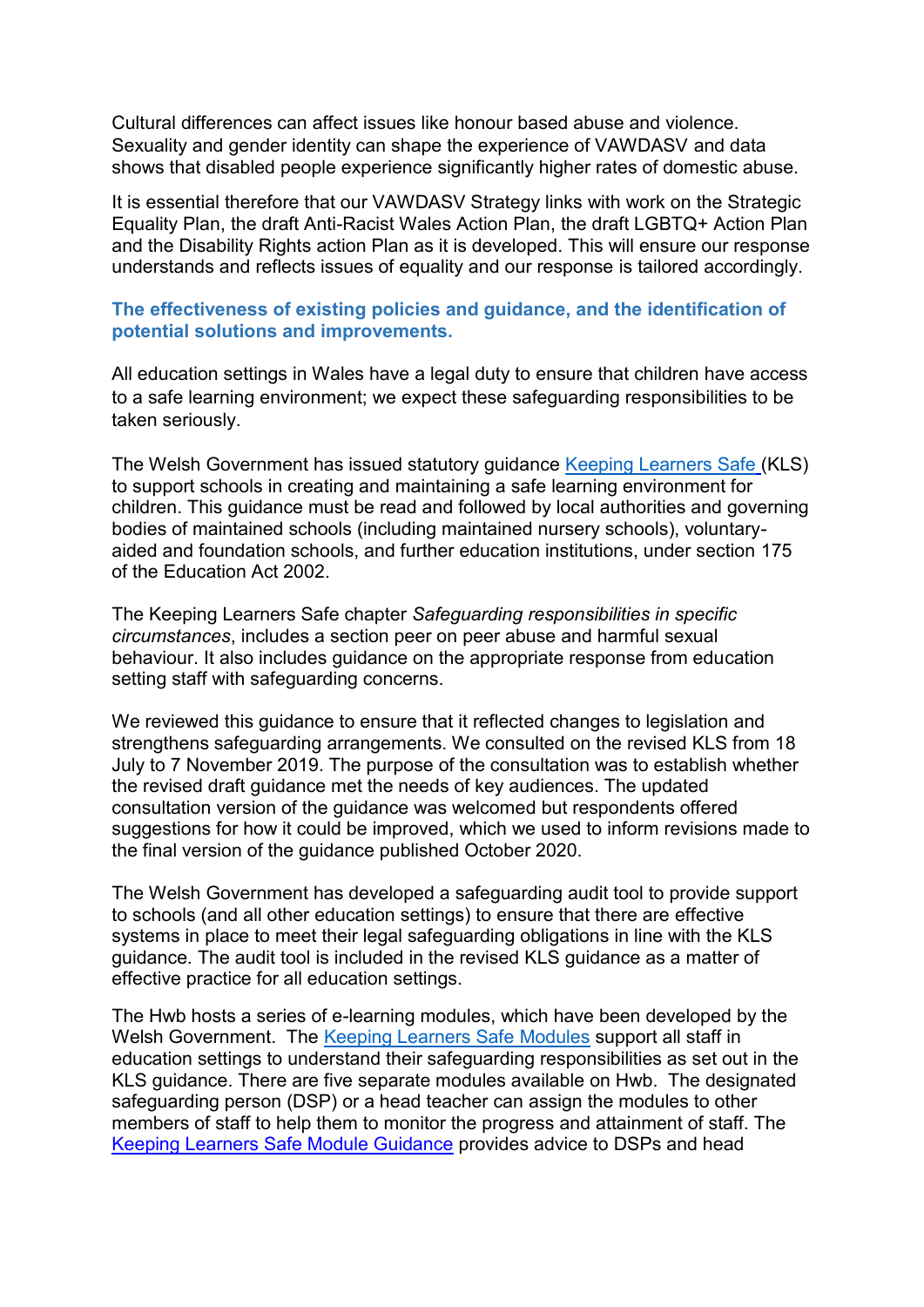teachers on how to use and assign these modules. The modules have been updated in line with the revised Keeping Leaners Safe guidance.

The KLS modules are available to the independent sector enabling them to carry out their safeguarding duties effectively and the learning available will be the same as in maintained schools.

Through the [Keeping safe online](https://eur01.safelinks.protection.outlook.com/?url=https%3A%2F%2Fhwb.gov.wales%2Fzones%2Fkeeping-safe-online%2F&data=04%7C01%7CKate.Rothwell%40gov.wales%7C7f79d0c7be904171a82308d920878759%7Ca2cc36c592804ae78887d06dab89216b%7C0%7C0%7C637576588721799293%7CUnknown%7CTWFpbGZsb3d8eyJWIjoiMC4wLjAwMDAiLCJQIjoiV2luMzIiLCJBTiI6Ik1haWwiLCJXVCI6Mn0%3D%7C1000&sdata=2QL%2FCpQos%2FStHpmhuIF2rLiWca974xOAP7gErETJNHM%3D&reserved=0) area of Hwb, we have developed resources to equip practitioners to educate and support learners with the prevalent issue of sharing nude images. In recognition that responding to incidents involving peers can be complex, as there can be many different motives or reasons behind the behaviour, we published [guidance](https://hwb.gov.wales/zones/keeping-safe-online/sharing-nudes-and-semi-nudes-responding-to-incidents-and-safeguarding-children-and-young-people) for education settings to support them to effectively respond to incidents of sharing nude and semi-nude images in December 2020. An accompanying [training module](https://hwb.gov.wales/repository/resource/7fbdda2f-3ec0-410d-b240-df1ba55b6e41) was developed and published in October 2021 to support schools to embed this guidance. This module can support with developing procedures for handling incidents to ensure an appropriate and proportionate response.

The [Wales Safeguarding Procedures](https://safeguarding.wales/) are for children and adults at risk of abuse and neglect. They detail the essential roles and responsibilities for practitioners to ensure that they safeguard children and adults who are at risk of abuse and neglect.

These procedures are intended to guide safeguarding practice for all those employed in the statutory, third (voluntary) and private sectors in health, social care, education, police, justice and other services. They promote consistent, evidence based safeguarding practice across agencies and across Wales.

This includes an *All Wales Practice Guide- safeguarding children where there are concerns about harmful sexual behaviour*. The guide includes advice on responding to peer on peer abuse in a way that safeguards children and young people and in line with the 'children first' principle provides appropriate support and intervention to children who have harmful sexual behaviour to prevent harm.

The [National Action Plan](Preventing%20and%20responding%20to%20child%20sexual%20abuse:%20national%20action%20plan%20|%20GOV.WALES) on preventing and responding to child sexual abuse was published in July 2019 and includes actions to prevent and respond to harmful sexual behaviour. This has included the development of a multi-agency open access online learning session, advice for practitioners across agencies and advice for parent/carers of children and young people where there are concerns about harmful sexual behaviour. The Plan also includes an action for regional Safeguarding Boards to review arrangements for early intervention pathways for children where there are concerns about inappropriate sexualised behaviour or harmful sexual behaviour.

We have several Welsh Government funded helplines already established, specifically Childline Cymru, Live Fear Free and the MEIC service. In addition there is extensive guidance available on preventing and responding to child sexual harassment and abuse, including our statutory guidance [Keeping Learners Safe.](https://eur01.safelinks.protection.outlook.com/?url=https%3A%2F%2Fgov.wales%2Fkeeping-learners-safe&data=04%7C01%7CNicola.Giles%40gov.wales%7C3f506f7fa3f14f09c06508d92c11cff1%7Ca2cc36c592804ae78887d06dab89216b%7C0%7C0%7C637589278473288675%7CUnknown%7CTWFpbGZsb3d8eyJWIjoiMC4wLjAwMDAiLCJQIjoiV2luMzIiLCJBTiI6Ik1haWwiLCJXVCI6Mn0%3D%7C1000&sdata=ofP%2Bx60rvXZuJE4lTWD2muVQWj1qoeqlVrnSvus%2BYIc%3D&reserved=0)

We have accepted Estyn's recommendation to *ensure schools receive regular and informative updates on best practice and suitable resources that are available to support them in the delivery of relationships and sexuality education.*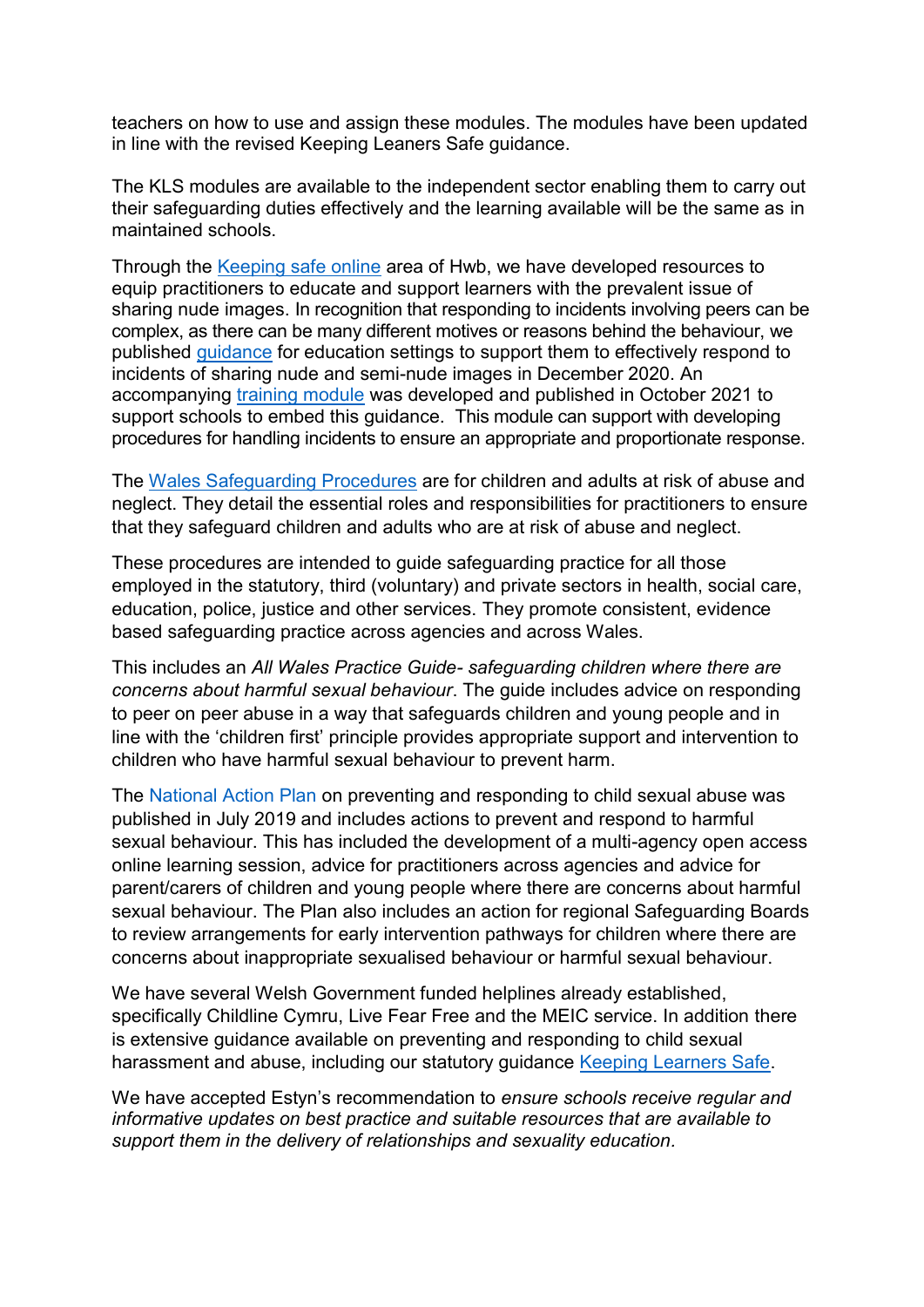This is a priority area for the Welsh Government and a national plan of professional learning for RSE is currently being developed with practitioners and partners. Officials are in dialogue with wider Welsh Government and key stakeholders to identify gaps, and to commission new high quality resources where required to support implementation. National Network conversations will also provide an opportunity to discuss RSE resources, which resources are considered high-quality and to address any gaps where new resources may need to be commissioned.

The previous VAWDASV National Strategy committed to increasing awareness amongst children, young people and adults of the importance of safe, equal and healthy relationships and empowering them to positive personal choices. This objective has been carried over to the next iteration of the Strategy. We must give young people the opportunity to grow up free from damaging and limiting ideas around gender roles, power and control and give them the tools to call out unacceptable behaviours.

The Welsh Government continues to fund Hafan Cymru's Spectrum project, which promotes the importance of healthy relationships and raises awareness of VAWDASV. Spectrum also delivers training for school staff and governors about understanding the impact of domestic abuse on a child and promotes a whole-school approach to tackling domestic abuse.

# **Higher Education**

This term, the Higher Education Funding Council for Wales (HEFCW) will be publishing a circular on safeguarding to secure safe and inclusive higher education. The circular will require institutions to provide HEFCW with further assurance on both policies and processes to ensure the safety of students, relating to violence, abuse and harassment.

HEFCW meet regularly with officials from the VAWDASV team to ensure their work continues to align with Welsh Government priorities. HEFCW submitted a [consultation response](https://eur01.safelinks.protection.outlook.com/?url=https%3A%2F%2Fwww.hefcw.ac.uk%2Fen%2Fpublications%2Fresponses%2Frefreshing-the-vawdasv-violence-against-women-domestic-abuse-and-sexual-violence-national-strategy-for-2022-to-2026%2F&data=04%7C01%7CLeah.Russell%40gov.wales%7C11ac76535dbc4d490efe08d9fcf9f9c4%7Ca2cc36c592804ae78887d06dab89216b%7C0%7C0%7C637818972997960364%7CUnknown%7CTWFpbGZsb3d8eyJWIjoiMC4wLjAwMDAiLCJQIjoiV2luMzIiLCJBTiI6Ik1haWwiLCJXVCI6Mn0%3D%7C3000&sdata=rb0bm1kNuWtfOXkGS5Wt8LmZynM6yLWG7gpLhmBRCTU%3D&reserved=0) on the VAWDASV National Strategy in February 2022.

HEFCW have discussed with FE officials alignment of their review of safeguarding in HE (scheduled for 2022/23) with the Welsh Government review of peer on peer harassment in FE colleges. The FE review, led by Estyn, will be a parallel review to the completed schools' review, therefore, HEFCW will have a system-wide set of reviews to inform their understanding of tackling violence against women in education and tackling misogynist cultures where they exist.

HEFCW held a HE event on 17 February to discuss: violence against women; the implications for HE of the Welsh Government forthcoming Strategy on VAWDASV; spiking; collaboration with third sector agencies supporting women and tackling violence and harassment; issues arising from the Covid-operating context and adoption of [Bystander training.](https://eur01.safelinks.protection.outlook.com/?url=https%3A%2F%2Fsupport.microsoft.com%2Fen-us%2Foffice%2Fthis-website-doesn-t-work-in-internet-explorer-8f5fc675-cd47-414c-9535-12821ddfc554%3Fui%3Den-us%26rs%3Den-us%26ad%3Dus&data=04%7C01%7CLeah.Russell%40gov.wales%7C0736354efb584a41935a08d9e4c19a1b%7Ca2cc36c592804ae78887d06dab89216b%7C0%7C0%7C637792342438791145%7CUnknown%7CTWFpbGZsb3d8eyJWIjoiMC4wLjAwMDAiLCJQIjoiV2luMzIiLCJBTiI6Ik1haWwiLCJXVCI6Mn0%3D%7C3000&sdata=65S7R4sz82d3GGJqs%2FLqJCFVwP4oR4ebxj%2BpV7V%2Biyk%3D&reserved=0) The event was attended by all Welsh universities and a number of further education colleges and third sector partners. Speakers included the Welsh Government VAWDASV team, Public Health Wales and Welsh Women's Aid. HEFCW have arranged to meet the CEO of Welsh Women's Aid, Sara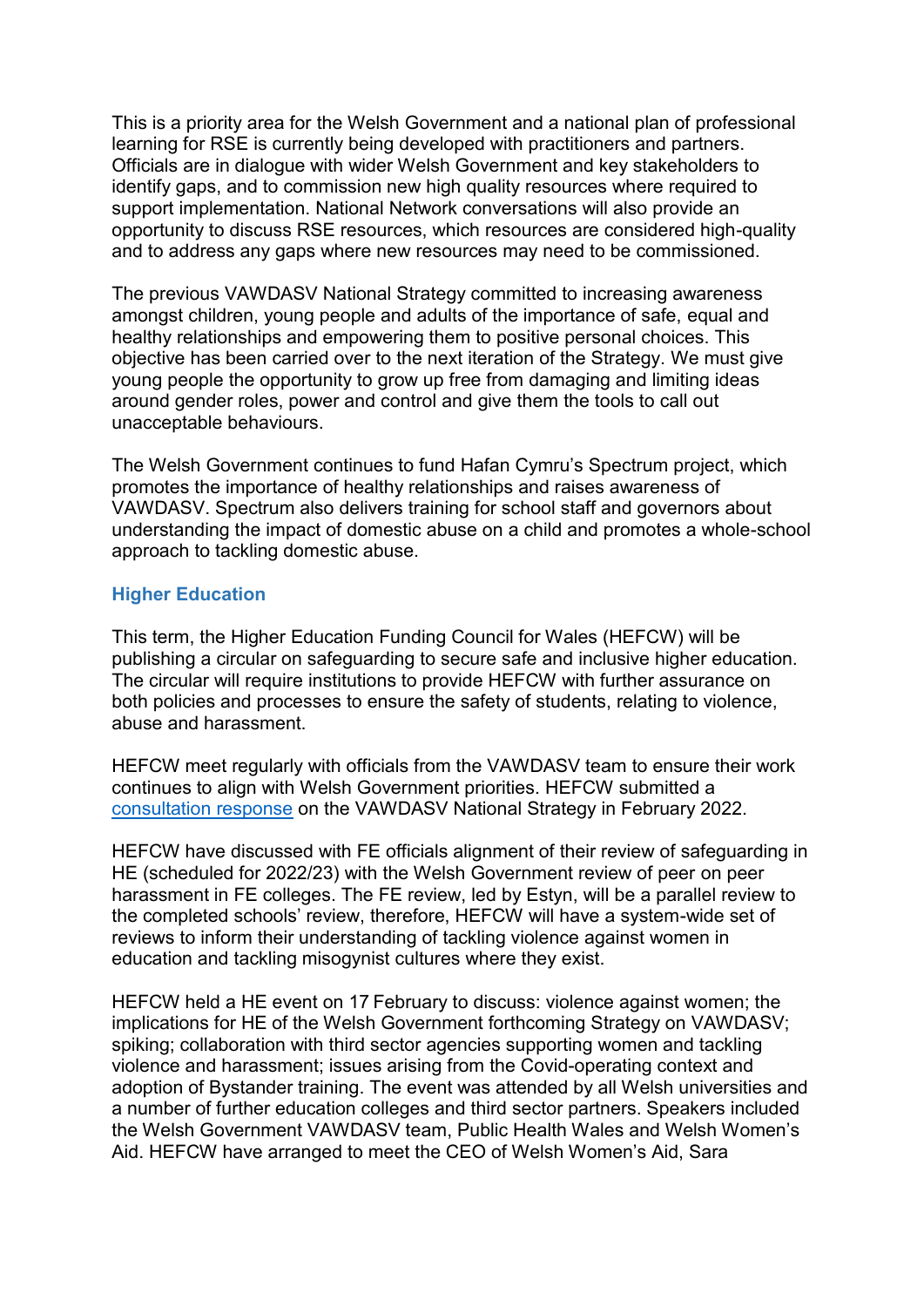Kirkpatrick, to discuss how they might work more closely in partnership with universities, to tackle VAWDASV.

VAWDASV guidance for Higher Education Institutions was published in partnership with HEFCW in March 2020 as planned, this was revised in November 2020 to account for the impact of the COVID pandemic.

HEFCW has committed £2m annually to universities to support the implementation of well-being and health strategies and HEFCW expect these strategies and implementation plans to address issues affecting well-being and health in all its forms.

**The effectiveness of the roles of a wide range of statutory bodies in respect of this issue, including the police, social services, local authority education departments, pupil referral units and schools themselves, and the extent to which a multi-agency approach is being taken where appropriate.**

Recognising that a multi-agency approach is key to tackling the issue of peer on peer sexual harassment; from the outset we have engaged with Policing in Wales. Both Police and Crime Commissioners (PCC) and Police Forces are committed to working with the Welsh Government to address the issue of peer on peer sexual harassment in education settings.

The Minister for Social Justice and the Minister for Education and Welsh Language met with representatives of the Offices of PCCs and Police Forces to address the findings of the Estyn Report.

The Minister for Social Justice meets regularly with the current chair of the All Wales Policing Group, PCC Dafydd Llywelyn, where a range of issues are discussed, including peer on peer sexual harassment and the wider issue of misogyny.

It was pleasing to see the positive references in the Estyn report to the work of the Wales Police Schools Programme (WPSP). The programme has been supported by Welsh Government since 2004 and we invest £1.98m in it each year. This is match funded by the four Welsh Police Forces.

Over the years, the Programme has evolved by broadening its scope to cover wider community and personal safety issues at all key stages of the curriculum. The core programme includes substance misuse, anti-social behaviour, domestic abuse, bullying, online safety, sexting, child sexual exploitation and consent, delivering a balanced programme within primary and secondary schools.

Officials are working closely with the Police on implementing the recommendations from a review of the programme which took place in 2019.

We know that to date in the academic year 21/22 the programme has delivered 8,180 Crime Prevention lessons with 70% of schools in Wales accessed. Also, there have been 289,029 pupil contacts so far this school year (including Assemblies).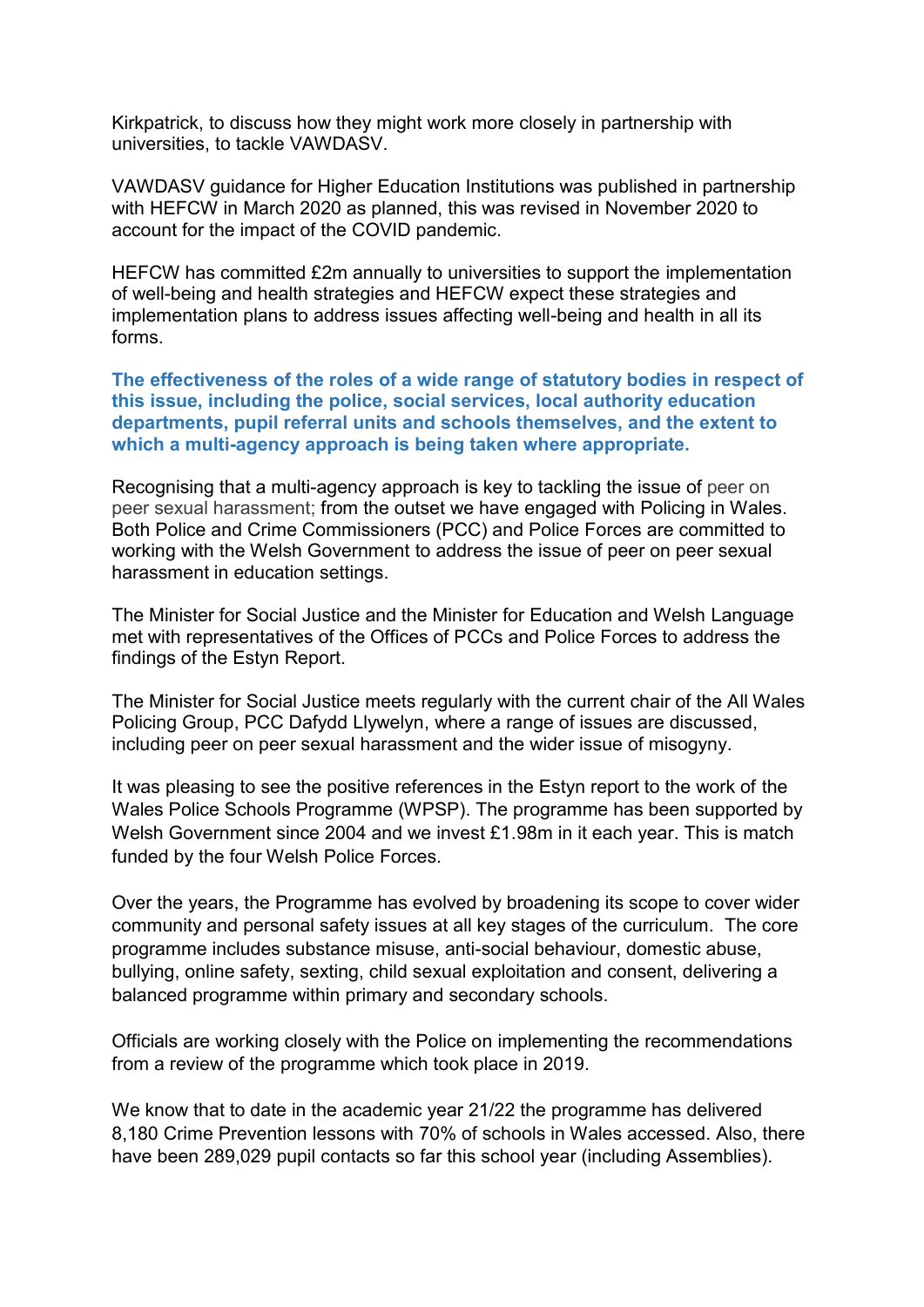4,544 Supportive School Policing Activities have been carried out including 2,636 incidents dealt with in schools using the School Crime Beat Protocol.

As part of the Community Focussed Schools work, on 22 March we announced £3.84m of funding to support Family Engagement Officers in schools. These roles will be focused on working with children and young people experiencing difficulties and working with them and their families to address any issues. These roles will contribute to our work in tackling issues such as peer to peer sexual harassment by identifying the problem at an early stage and working with others to provide support.

**The effectiveness of the Welsh Government's joint response across all its relevant departments with a focus on education, social services and community safety and its inclusion of non-devolved services such as the police and the criminal justice system.**

It remains a cross-government priority to ensure that every child and young person is supported and that they are able to report any concerns they may have. In recognition that there are broader cultural challenges in dealing with this issue we continue to work together cross-government in relation to our ongoing response.

We will use the findings of Estyn's report to inform our ongoing cross government response and work with stakeholders to deal with this important issue; including developing a multi-agency action plan. The action plan is intended for children and young people, and all those working with children and young people in an education setting who would benefit from understanding the actions taken by the Welsh Government and partners to tackle peer on peer sexual harassment in education settings.

The action plan will set out the current and proposed future actions to tackle the issue of peer on peer sexual harassment in education settings against identified key themes. Importantly this action plan will link to sister plans: National Action Plan for Preventing Child Abuse; Digital Resilience in Education Action Plan and the VAWDASV Strategy, in order to aid understanding of the work and support available to empower children and young people.

Following his written statement of 16 June, the Minister for Education and Welsh Language wrote to all of the schools listed in the Everyone's Invited report to seek assurances of their safeguarding measures and to offer support and advice. A letter also went to all schools from the Director of Education and Welsh Language.

Joint working is essential to delivering our aim to tackle VAWDASV and make Wales the safest place in Europe to be a woman. We have worked with a wide range of key partners including teams across the Welsh Government, the police, specialist sector, survivors to develop our next five-year VAWDASV Strategy. Collaboration and coproduction with partners has been essential in developing the draft Strategy and it will also be key for its delivery.

The Strategy will be delivered through a blueprint approach, which brings together devolved and non-devolved organisations, as well as strengthening the partnership between public private and specialist sectors.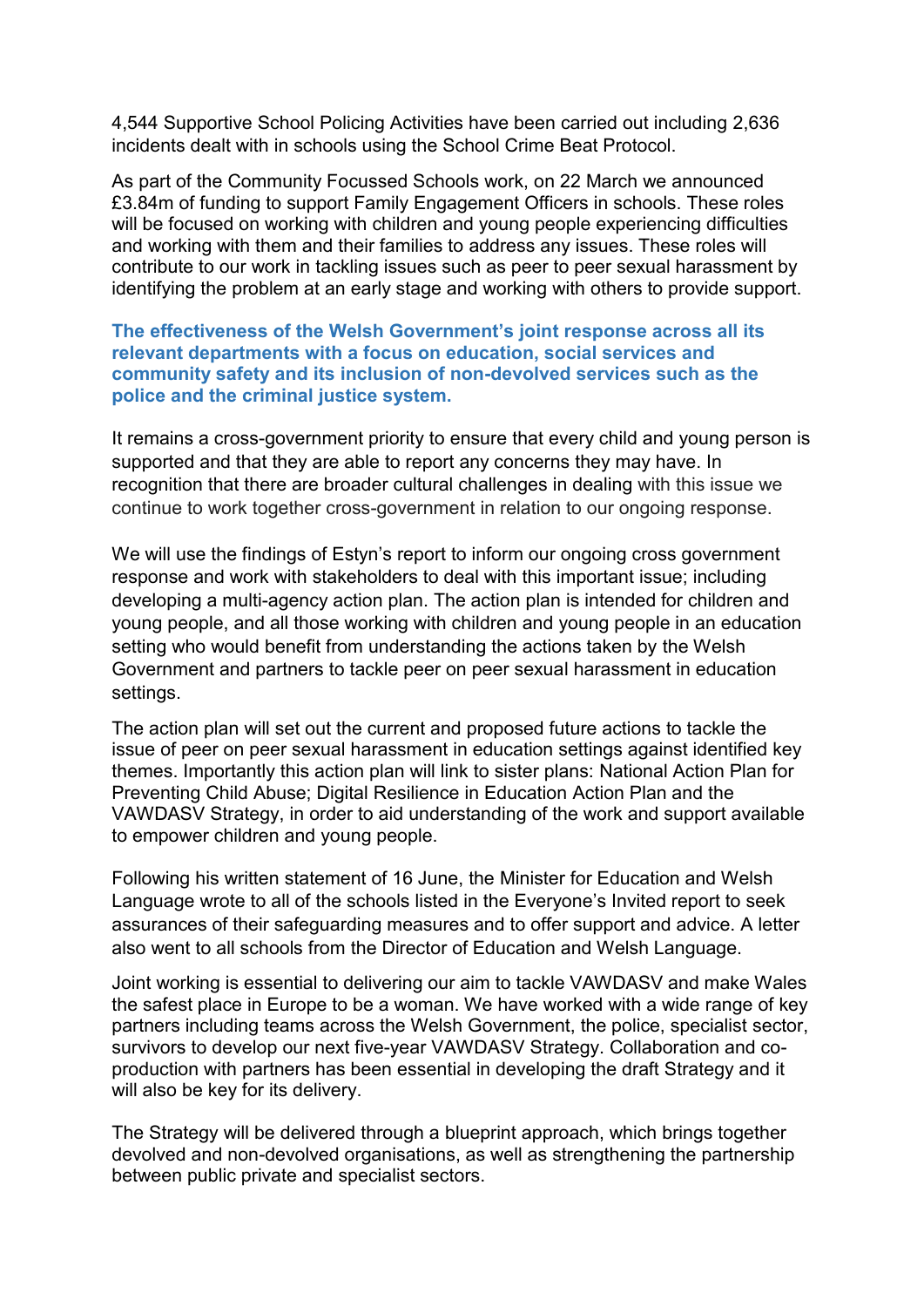Overseeing the delivery of the Strategy will be a new National Partnership Board – a Ministerial-led board co-chaired by Dafydd Llewelyn, the lead PCC for Wales.

Welsh Government Social Services leads on the implementation of Part 7 of the Social Services and Wellbeing (Wales) Act 2014, related statutory guidance and the Wales Safeguarding Procedures. Safeguarding responsibilities are shared across devolved and non-devolved agencies. All of the work developed by the Welsh Government on safeguarding children involves cross-government working and is informed by engagement with external bodies and organisations on a multi-agency basis. A cross-government Safeguarding, VAWDASV and ACEs Group is in place to ensure information sharing and awareness of cross-cutting work to support a joined up approach.

# **Schools, colleges and local authorities' collection and use of bullying and harassment data, as relevant to this issue.**

It is clear from the Estyn report that there is a clear need for more robust reporting of instances of sexual harassment in education settings, with children and young people lacking the confidence to report instances to their teachers. This in turn can lead to a lack of knowledge of the true scale of the issue in schools, as well as a lack of consistency in reporting systems and data collection. This is reflected across various types of harassment and bullying, including racial harassment and homophobic bullying.

We have accepted Estyn's recommendation to *work with local authorities to improve the way they collect bullying and harassment information from schools and ensure that local authorities identify and respond to patterns and trends in behaviour.* This is in order to plan suitable guidance, training and support for schools*.* We know, too, that colleges' approaches to collecting and reporting this information varies, so work on improving reporting systems needs to extend across education settings.

We are already considering the changes we need to make to our anti-bullying guidance, [Rights, Respect, Equality](https://gov.wales/school-bullying) in relation to racial harassment and bullying in schools, in line with the Race Equality Action Plan – An Anti-racist Wales. We will also consider how this work can be effectively widened to include robust reporting, recording and data collection of peer on peer sexual harassment, and homophobic harassment and bullying.

Robust and consistent reporting will:

- increase the confidence of children and young people that their concerns are taken seriously;
- embed the culture in our education settings that harassment or bullying of any kind is totally unacceptable; and
- lead to an increase in longer term data collection and trends which will help inform our policy making and create change.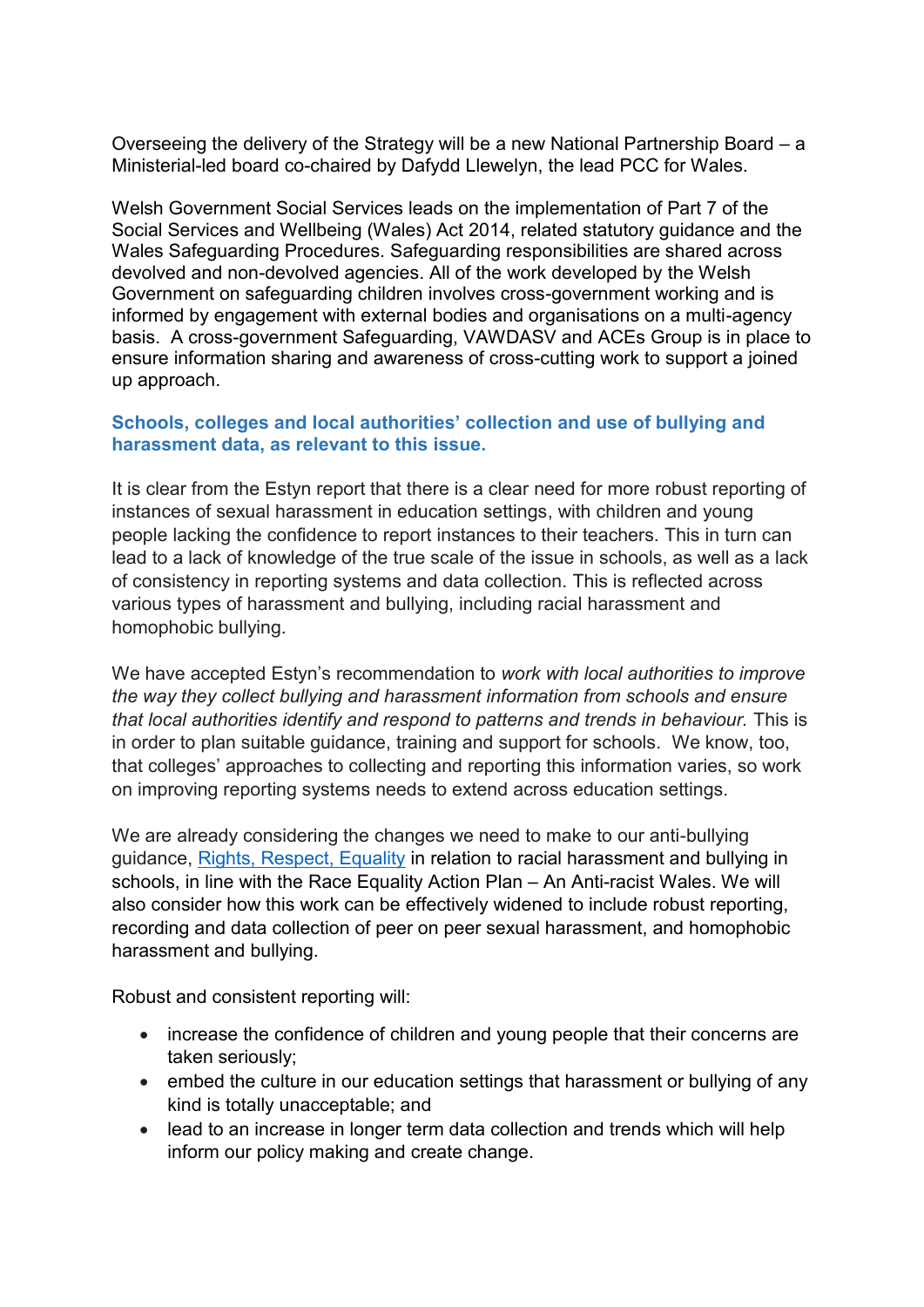#### **The role of families, parents, and carers, as relevant to this issue.**

Tackling negative attitudes towards gender roles and relationships is everyone's business and a whole society approach is a fundamental part of the new VAWDASV National Strategy. Harassment, abuse and violence are daily occurrences for women and have conditioned their lives for far too long.

We will continue to work in partnership with specialist services to raise awareness of the inequality and safety issues faced by women and girls, and to end all forms of violence against women, domestic abuse and sexual violence, and will continue to work with Welsh Police Forces, PCCs, public safety boards and the Crown Prosecution Service to instil confidence in victims to report incidents of abuse and violence when they occur and to hold those who abuse to account.

Tackling male violence, and the misogyny and gender inequality that lie behind it, are how we will break the cycle and address the root causes of VAWDASV

VAWDASV is committed primarily but not exclusively by men against women. It is important to recognise therefore that not all victims of VAWDASV are women and it can also affect men and those with a non-binary identity. All perpetrators, regardless of their gender, will be held to account for their actions, however male violence defines VAWDASV and properly addressing the power and control dynamic created by gender inequality is key.

This must start with boys and young men if future generations are to be offered an opportunity to break this cycle and to develop healthy relationships based on respect and consent.

As part of our work to develop Community Focussed Schools we will build positive relationships with parents/ carers. Community Focused Schools are better able to identify issues at an early stage and work with others on providing support.

#### **The role of the new Curriculum for Wales in developing healthier attitudes towards relationships and sexuality issues.**

The new curriculum from September 2022 will include a Health and Well-being Area of Learning and Experience which will enhance the new curriculum's focus on the health and wellbeing of learners. This is an innovative part of the new curriculum and aims to ensure that learning and support around issues such as physical, emotional and mental well-being are provided to all young people in Wales.

RSE is a statutory requirement in the Curriculum for Wales Framework and is mandatory for all learners. Schools and settings have an important role to play in creating safe and empowering environments in supporting learners' rights to enjoy fulfilling, healthy and safe relationships throughout their lives.